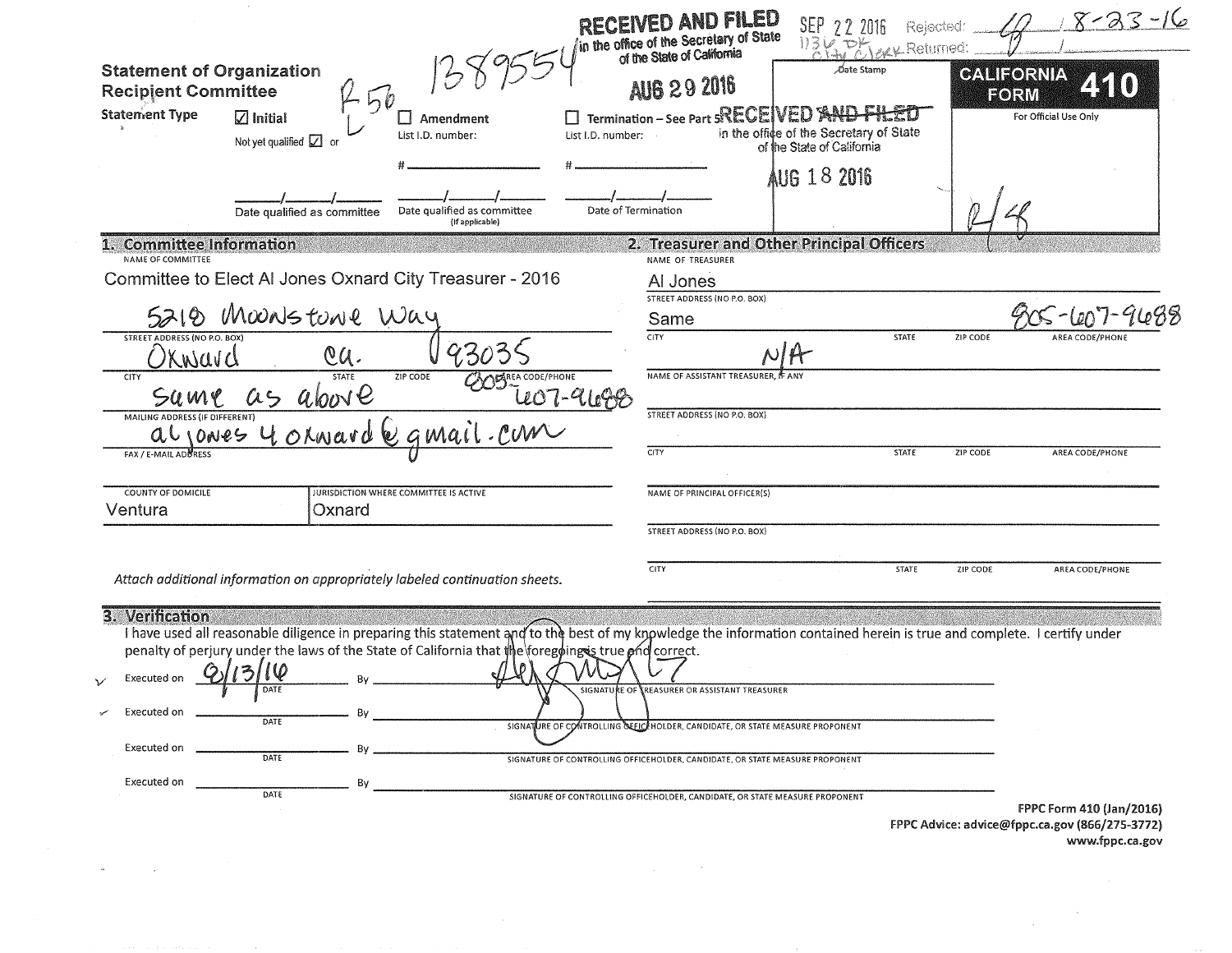| <b>Statement of Organization</b><br><b>Recipient Committee</b><br>INSTRUCTIONS ON REVERSE | CALIFORNIA 410<br><b>FORM</b> |  |
|-------------------------------------------------------------------------------------------|-------------------------------|--|
|                                                                                           | l Page 2                      |  |
| COMMITTEE NAME<br>Committee to Elect AI Jones Oxnard City Treasurer - 2016                | <b>II.D. NUMBER</b>           |  |

• All committees must list the financial institution where the campaign bank account is located.

| NAME OF FINANCIAL INSTITUTION |                                                                | AREA CODE/PHONE | <b>BANK ACCOUNT NUMBER</b> |              |          |  |
|-------------------------------|----------------------------------------------------------------|-----------------|----------------------------|--------------|----------|--|
| $U \cap V$                    | Western<br>$\forall a \text{wK}$                               |                 | Ono                        |              |          |  |
| ADDRESS                       |                                                                |                 | CITY                       | <b>STATE</b> | ZIP CODE |  |
| 300                           | PD Lawade<br>DI.                                               |                 | Olward                     | $\gamma$     |          |  |
|                               | 4. Type of Committee <i>Complete the applicable sections</i> . |                 |                            |              |          |  |

 $\bf 4.$  Type of committee (complete the applicable sections.  $\cdots$ 

' Ciont~olle'd **Ciommittee** 

" List the name of each controlling officeholder, candidate, or state measure proponent. If candidate or officeholder controlled, also list the elective office sought or held, and district number, if any, and the year of the election.

.. List the political party with which each officeholder or candidate is affiliated or check "nonpartisan."

" If this committee acts jointly with another controlled committee, list the name and identification number of the other controlled committee.

| NAME OF CANDIDATE/OFFICEHOLDER/STATE MEASURE PROPONENT | ELECTIVE OFFICE SOUGHT OR HELD<br>(INCLUDE DISTRICT NUMBER IF APPLICABLE) | YEAR OF ELECTION | PARTY                  |
|--------------------------------------------------------|---------------------------------------------------------------------------|------------------|------------------------|
| AI Jones                                               | Oxnard City Treasurer                                                     | 2016             | $\sqrt{ }$ Nonpartisan |
|                                                        |                                                                           |                  | Nonpartisan            |

Primarily Formed Committee **Primarily formed to support or oppose specific candidates or measures in a single election. List below:** 

| CANDIDATE(S) NAME OR MEASURE(S) FULL TITLE (INCLUDE BALLOT NO. OR LETTER) | CANDIDATE(S) OFFICE SOUGHT OR HELD OR MEASURE(S) JURISDICTION<br>(INCLUDE DISTRICT NO., CITY OR COUNTY, AS APPLICABLE) | <b>CHECK ONE</b> |        |
|---------------------------------------------------------------------------|------------------------------------------------------------------------------------------------------------------------|------------------|--------|
|                                                                           |                                                                                                                        | SUPPORT          | OPPOSE |
|                                                                           |                                                                                                                        |                  |        |
|                                                                           |                                                                                                                        | SUPPORT          | OPPOSE |
|                                                                           |                                                                                                                        |                  |        |

FPPC Form 410 (Jan/2016) FPPC Advice: advice@fppc.ca.gov (866/275-3772) www.fppc.ca.gov